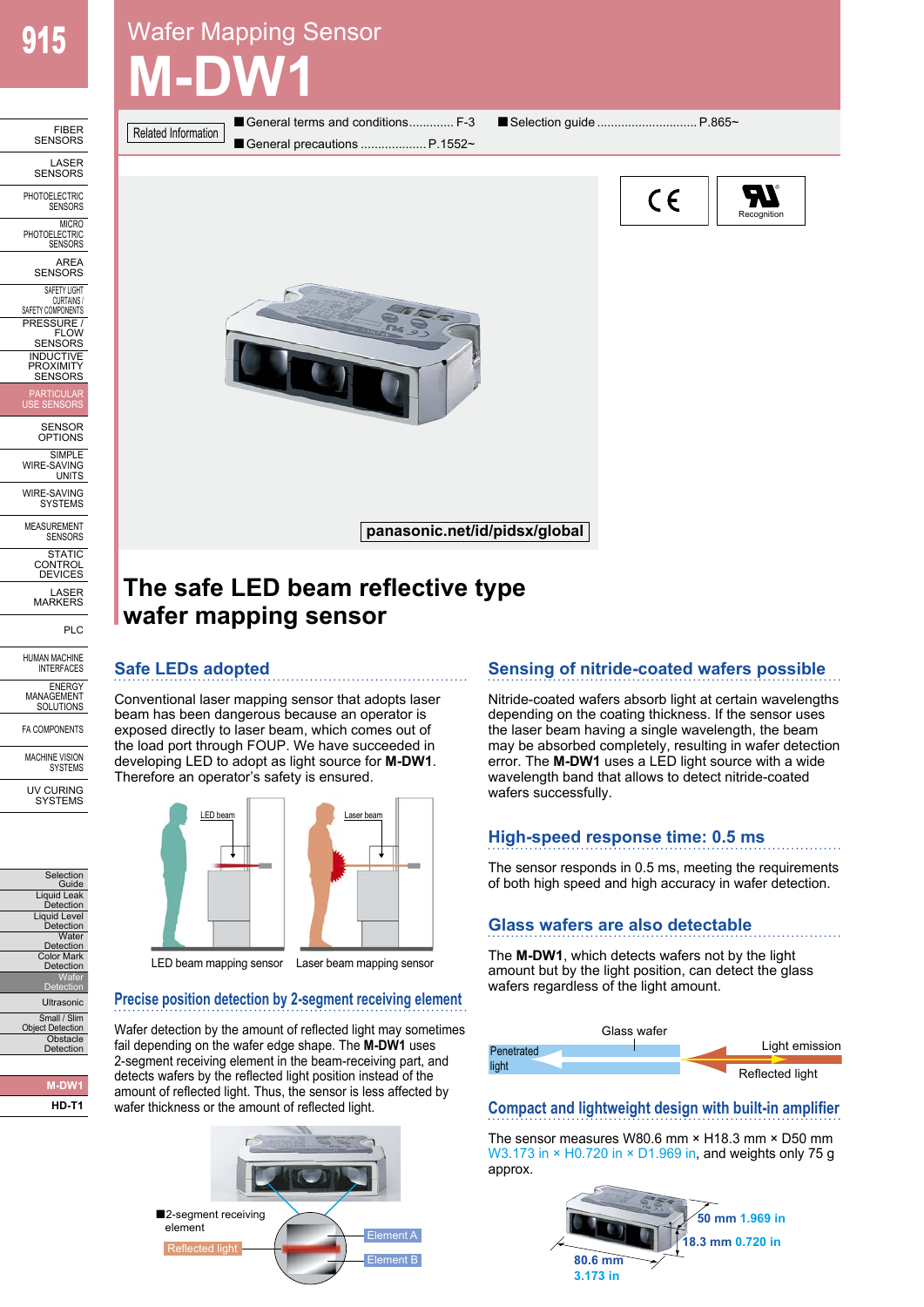FIBER

## **ORDER GUIDE**

| Appearance                       |                                                            | Center sensing<br>distance                                                                                                                                                                                                                                                                                                              | Sensing object                                                                                           | Model No.                            | Output                                                                                                                                          |  |
|----------------------------------|------------------------------------------------------------|-----------------------------------------------------------------------------------------------------------------------------------------------------------------------------------------------------------------------------------------------------------------------------------------------------------------------------------------|----------------------------------------------------------------------------------------------------------|--------------------------------------|-------------------------------------------------------------------------------------------------------------------------------------------------|--|
|                                  |                                                            | 45 mm 1.772 in                                                                                                                                                                                                                                                                                                                          | 3 inch or larger<br>semiconductor wafer                                                                  | M-DW1                                | NPN output / PNP output<br>selectable by switch                                                                                                 |  |
|                                  | <b>SPECIFICATIONS</b>                                      |                                                                                                                                                                                                                                                                                                                                         |                                                                                                          |                                      |                                                                                                                                                 |  |
|                                  | Type                                                       |                                                                                                                                                                                                                                                                                                                                         |                                                                                                          | LED beam reflective type             |                                                                                                                                                 |  |
| Item                             | Model No.                                                  |                                                                                                                                                                                                                                                                                                                                         | M-DW1                                                                                                    |                                      |                                                                                                                                                 |  |
|                                  | CE marking directive compliance                            |                                                                                                                                                                                                                                                                                                                                         |                                                                                                          | <b>EMC Directive, RoHS Directive</b> |                                                                                                                                                 |  |
|                                  | Center sensing distance                                    |                                                                                                                                                                                                                                                                                                                                         |                                                                                                          | 45 mm 1.772 in                       |                                                                                                                                                 |  |
|                                  | Sensing object                                             | 3 inch or larger semiconductor wafer (Note 2)                                                                                                                                                                                                                                                                                           |                                                                                                          |                                      |                                                                                                                                                 |  |
|                                  | Detectable surface                                         | Surface having a side edge which reflects light in the light receiving direction (Note 3)                                                                                                                                                                                                                                               |                                                                                                          |                                      |                                                                                                                                                 |  |
|                                  | Sensing angle                                              |                                                                                                                                                                                                                                                                                                                                         |                                                                                                          | $12.5 \pm 5^{\circ}$ (Note 4)        |                                                                                                                                                 |  |
|                                  | Wafer pitch                                                |                                                                                                                                                                                                                                                                                                                                         | Separate sensing is possible at normal sensitivity for 3 mm 0.118 in pitch or more (Note 5)              |                                      |                                                                                                                                                 |  |
|                                  | Suitable cassette                                          | SEMI standard FOUP cassette / open cassette                                                                                                                                                                                                                                                                                             |                                                                                                          |                                      |                                                                                                                                                 |  |
|                                  | Supply voltage                                             | 12 to 24 V DC ±10 % Ripple P-P 10 % or less                                                                                                                                                                                                                                                                                             |                                                                                                          |                                      |                                                                                                                                                 |  |
|                                  | Current consumption                                        | 65 mA or less                                                                                                                                                                                                                                                                                                                           |                                                                                                          |                                      |                                                                                                                                                 |  |
|                                  |                                                            | NPN output / PNP output, selectable with output selection switch                                                                                                                                                                                                                                                                        |                                                                                                          |                                      |                                                                                                                                                 |  |
|                                  |                                                            | <npn output=""><br/><pnp output=""><br/>NPN open-collector transistor<br/>PNP open-collector transistor</pnp></npn>                                                                                                                                                                                                                     |                                                                                                          |                                      |                                                                                                                                                 |  |
| Output                           |                                                            | • Maximum sink current: 100 mA<br>• Maximum source current: 100 mA                                                                                                                                                                                                                                                                      |                                                                                                          |                                      |                                                                                                                                                 |  |
|                                  |                                                            | • Applied voltage: 30 V DC or less (between output and 0 V)<br>• Applied voltage: 30 V DC or less (between output and +V)<br>• Residual voltage: 1 V or less (at 100 mA sink current)<br>• Residual voltage: 1 V or less (at 100 mA source current)<br>0.4 V or less (at 16 mA sink current)<br>0.4 V or less (at 16 mA source current) |                                                                                                          |                                      |                                                                                                                                                 |  |
|                                  | Utilization category                                       |                                                                                                                                                                                                                                                                                                                                         |                                                                                                          | DC-12 or DC-13                       |                                                                                                                                                 |  |
|                                  | Light-ON/Dark-ON, selectable by switch<br>Output operation |                                                                                                                                                                                                                                                                                                                                         |                                                                                                          |                                      |                                                                                                                                                 |  |
|                                  | Short-circuit protection                                   | Incorporated (restored automatically)                                                                                                                                                                                                                                                                                                   |                                                                                                          |                                      |                                                                                                                                                 |  |
| Response time                    |                                                            | 500 µs or less                                                                                                                                                                                                                                                                                                                          |                                                                                                          |                                      |                                                                                                                                                 |  |
|                                  | Operation indicator                                        | Orange LED (lights up when the output is ON)                                                                                                                                                                                                                                                                                            |                                                                                                          |                                      |                                                                                                                                                 |  |
|                                  | Stability indicator                                        | Green LED (lights up under stable light received condition or stable dark condition)                                                                                                                                                                                                                                                    |                                                                                                          |                                      |                                                                                                                                                 |  |
|                                  | Timer function                                             |                                                                                                                                                                                                                                                                                                                                         | Approx. 2 ms fixed OFF-delay timer, switchable either effective or ineffective                           |                                      |                                                                                                                                                 |  |
| Test input (emission halt input) |                                                            | Signal condition<br>• Emission Halt: Open, or 4 to 8 V<br>• Emission: 0 to 3 V, or 9 V to +V (26.4 V max.)                                                                                                                                                                                                                              |                                                                                                          |                                      |                                                                                                                                                 |  |
|                                  | Sensitivity selection input                                |                                                                                                                                                                                                                                                                                                                                         | Signal condition<br>• Input OFF: Open, or 4 to 8 V<br>• Input ON: 0 to 3 V, or 9 V to $+V$ (26.4 V max.) |                                      |                                                                                                                                                 |  |
| Sensitivity setting              |                                                            | Back surface teaching: effectuated with sensor's sensitivity setting button<br>Detection sensitivity selection: 4 levels with sensor's 2 bit switch or 2 levels with external input selectable                                                                                                                                          |                                                                                                          |                                      |                                                                                                                                                 |  |
|                                  | Pollution degree                                           | 3 (Industrial environment)                                                                                                                                                                                                                                                                                                              |                                                                                                          |                                      |                                                                                                                                                 |  |
|                                  | Protection                                                 | IP20 (IEC)                                                                                                                                                                                                                                                                                                                              |                                                                                                          |                                      |                                                                                                                                                 |  |
|                                  | Ambient temperature                                        | 0 to +55 °C +32 to +131 °F (No dew condensation), Storage: $-10$ to +70 °C +14 to +158 °F                                                                                                                                                                                                                                               |                                                                                                          |                                      |                                                                                                                                                 |  |
|                                  | Ambient humidity                                           | 35 to 85 % RH, Storage: 35 to 85 % RH                                                                                                                                                                                                                                                                                                   |                                                                                                          |                                      |                                                                                                                                                 |  |
|                                  | Ambient illuminance                                        |                                                                                                                                                                                                                                                                                                                                         |                                                                                                          |                                      | Incandescent light: 3,000 <i>tx</i> or less at the light-receiving face, Fluorescent light: 1,500 <i>tx</i> or less at the light-receiving face |  |
| Environmental resistance         | Voltage withstandability                                   | 1,000 V AC for one min. between all supply terminals connected together and enclosure                                                                                                                                                                                                                                                   |                                                                                                          |                                      |                                                                                                                                                 |  |
|                                  | Insulation resistance                                      | 20 $\mathsf{M}\Omega$ , or more, with 250 V DC megger between all supply terminals connected together and enclosure                                                                                                                                                                                                                     |                                                                                                          |                                      |                                                                                                                                                 |  |
|                                  | Vibration resistance                                       | 10 to 500 Hz frequency, 3 mm 0.118 in double amplitude in X, Y and Z directions for two hours each                                                                                                                                                                                                                                      |                                                                                                          |                                      |                                                                                                                                                 |  |
| Shock resistance                 |                                                            | 98 m/s <sup>2</sup> acceleration (10 G approx) in X, Y and Z directions five times each                                                                                                                                                                                                                                                 |                                                                                                          |                                      |                                                                                                                                                 |  |
|                                  | <b>Emitting element</b>                                    |                                                                                                                                                                                                                                                                                                                                         |                                                                                                          | LED (modulated)                      |                                                                                                                                                 |  |
| Material                         |                                                            | Enclosure: ABS and Stainless steel (SUS301), Lens: Acrylic                                                                                                                                                                                                                                                                              |                                                                                                          |                                      |                                                                                                                                                 |  |
| Cable                            |                                                            | 0.15 mm <sup>2</sup> 5-core cabtyre cable, 300 mm 11.811 in long<br>Extension up to total 10 m $32.808$ ft is possible with 0.15 mm <sup>2</sup> , or more, cable.                                                                                                                                                                      |                                                                                                          |                                      |                                                                                                                                                 |  |
|                                  | Cable extension                                            |                                                                                                                                                                                                                                                                                                                                         |                                                                                                          |                                      |                                                                                                                                                 |  |
| Weight                           |                                                            | Notes: 1) M/here measurement conditions have not been specified precisely, the conditions used were an ambient temperature of +20 $^{\circ}$ C +68 $^{\circ}$ E                                                                                                                                                                         |                                                                                                          | Net weight: 75 g approx.             |                                                                                                                                                 |  |

Notes: 1) Where measurement conditions have not been specified precisely, the conditions used were an ambient temperature of +20 °C +68 °F.

2) In case of 8 inch or less wafers, the wafer pitch, the orientation flat or surface condition may affect the sensing.

3) Polished wafers, etc., which have a sharp edge cannot be detected since they do not reflect the light in the light receiving direction. 4) Since the position of the orientation flat may vary by ±20° due to its rotation, refer to "**Detecting wafer having orientation flat**" (p.918) for detection of a

wafer having an orientation flat. 5) This is the pitch of an 8 inch wafer near its center region when it is inserted in an inclined fashion. When detecting a wafer having an orientation flat, the wafer pitch becomes still smaller when sensing at positions which avoid the orientation flat. In this case, the sensing signal cannot be resolved and it becomes a continuous, broad signal. For details, refer to "**Sensing signal**" (p.919~).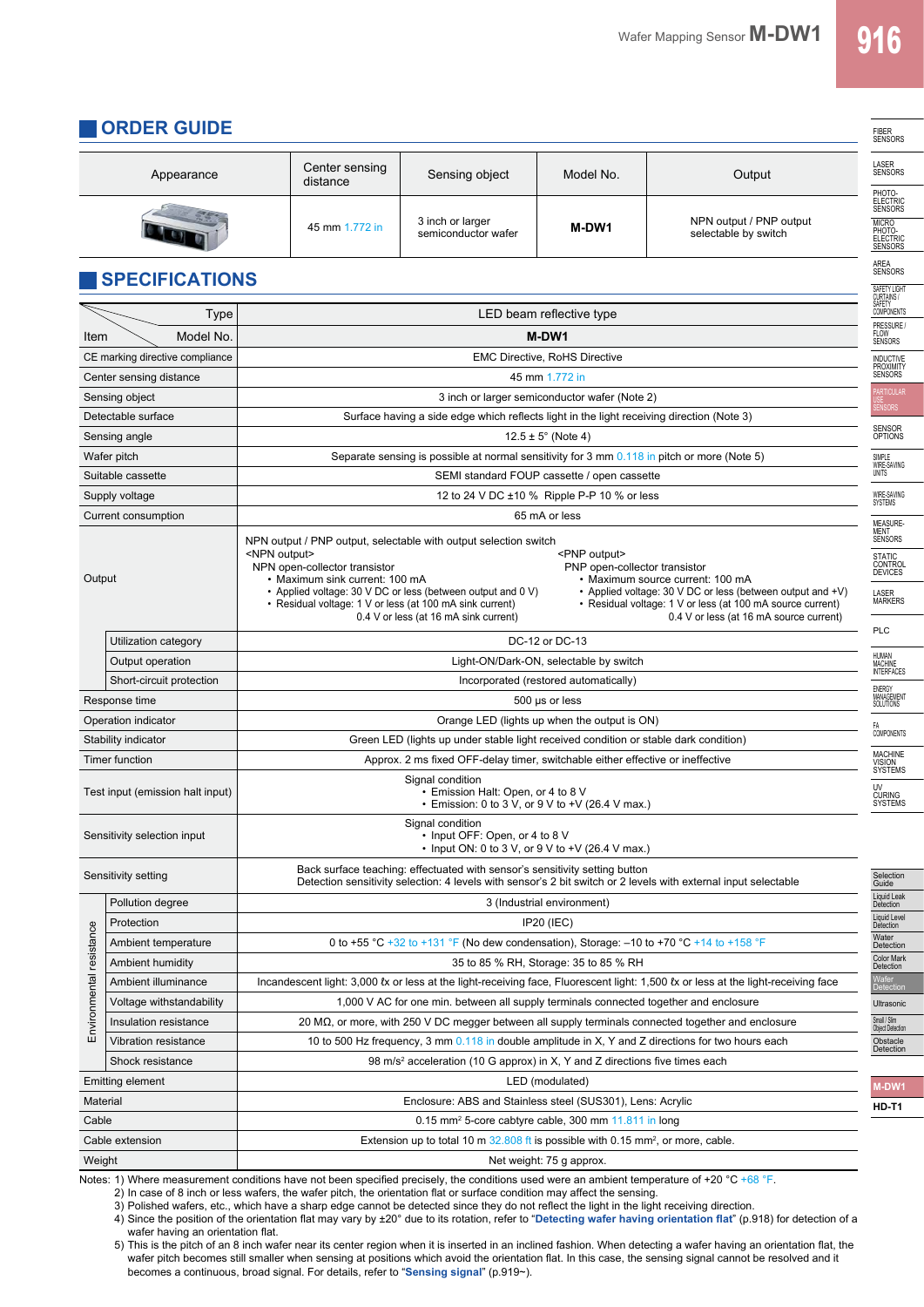## **I/O CIRCUIT DIAGRAMS**

#### LASER<br>SENSORS **NPN output**

FIBER<br>SENSORS





Tr2: PNP output transistor



\* 1

\* 1

Non-voltage contact or NPN open-collector transistor



## **PNP output**

# D





### Symbols … D: Reverse supply polarity protection diode ZD1, ZD2: Surge absorption zener diode Tr1: NPN output transistor Tr2: PNP output transistor

#### Color code Brown ₹ \* 1 Pink Violet + 12 to 24 V DC ±10 % 'n - Black Load Blue



- External test input (emission halt input) 0 to 3 V, or 9 V to +V (26.4 V max.): Emission halt Open, or 4 to 8 V: Emission
- External sensitivity selection input 0 to 3 V, or 9 V to +V (26.4 V max.): Input ON Open, or 4 to 8 V: Input OFF

SIMPLE WIRE-SAVING UNITS

STATIC<br>CONTROL<br>DEVICES

LASER MARKERS PLC

HUMAN<br>MACHINE<br>INTERFACES

Selection Guide Liquid Leak Detection Liquid Level Detection Water Detection Color Mark Detection Wafer Detection Ultrasonic Small / Slim Object Detection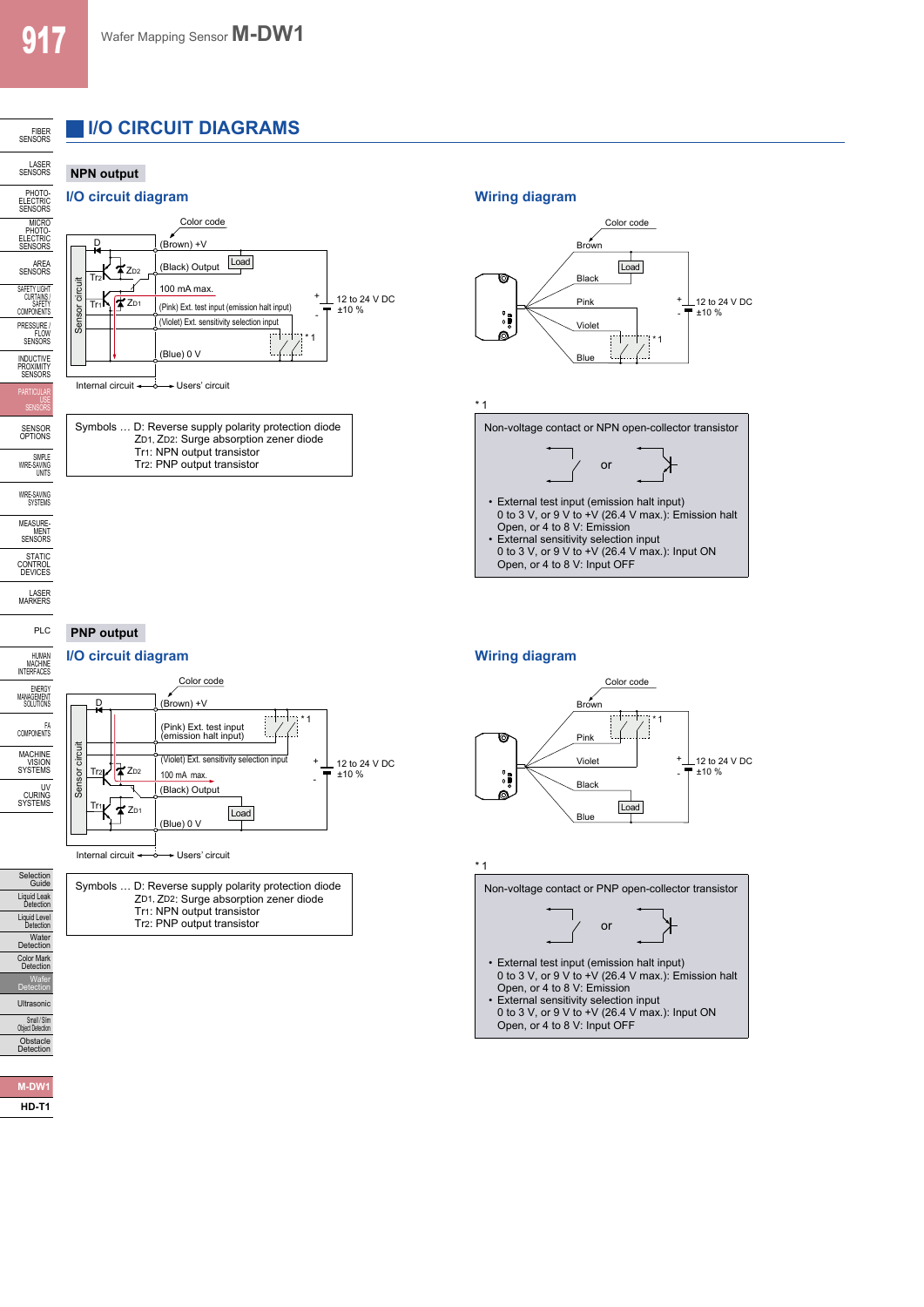## **PRECAUTIONS FOR PROPER USE** Refer to p.1552~ for general precautions.

• Never use this product as a sensing device for personnel protection. • In case of using sensing devices for

personnel protection, use products which meet laws and standards, such as OSHA, ANSI or IEC etc., for personnel protection applicable in each region or country.

#### **Mounting**

• Set the distance between the sensor detection surface and the wafer edge to be 45 mm 1.772 in and mount the sensor so that sensing is done at an angle of 12.5° with respect to the wafer. Mount using M4 (length 16 mm 0.630 in) screws. The tightening torque should be 1.2 N·m or less. Further, although the sensing distance may change due to variation in the wafer position (wafer protrusion, orientation flat position, etc.), if it is within 5 mm 0.197 in, stable sensing is possible.



**Top-view**

45 mm 1.772 in Mounting angle 12.5° **Insor axis** Wafer center axis Spot position

Note: If the wafer center axis and the sensor axis lie along a straight line (0°), detection is not possible. Always mount the sensor at an angle to the wafer.

#### **Wiring**

- Make sure that the power supply is off while wiring.
- Take care that wrong wiring will damage the product.
- Verify that the supply voltage variation is within the rating.
- If power is supplied from a commercial switching regulator,ensure that the frame ground (F.G.) terminal of the power supply is connected to an actual ground.
- In case noise generating equipment (switching regulator, inverter motor, etc.) is used in the vicinity of this product, connect the frame ground (F.G.) terminal of the equipment to an actual ground.
- Extension up to total 10 m 32,808 ft, or less, is possible with 0.15 mm<sup>2</sup>, or more, cable. However, in order to reduce noise, make the wiring as short as possible.
- Do not run the wires together with high-voltage lines or power lines or put them in the same raceway. This can cause malfunction due to induction.
- Make sure to use an isolation transformer for the DC power supply. If an autotransformer (single winding transformer) is used, this product or the power supply may get damaged.
- In case a surge is generated in the used power supply, connect a surge absorber to the supply and absorb the surge.

#### **Others**

- Do not use during the initial transient time (0.5 sec.) after the power supply is switched on.
- Take care that the sensor is not directly exposed to fluorescent lamp from a rapid-starter lamp, a high frequency lighting device or sunlight etc., as it may affect the sensing performance.
- Avoid dust, dirt, and steam.
- Take care that the product does not come in contact with water, oil, grease or organic solvents, such as, thinner, etc.
- Do not allow any water, oil, fingerprints, etc., which may refract light, or dust, dirt, etc., which may block light, to stick to the sensing surfaces of the sensor. In case they are present, wipe them with a clean, dust-free soft cloth or lens paper.

#### **Detecting wafer having orientation flat**

• When detecting a wafer having an orientation flat, mount the sensor so that a portion other than the orientation flat is detected. Further, arrange to detect the wafer from two different angles by moving the robot arm, etc., and OR the signal so obtained.







#### **Part description**



#### **Sensitivity selection setting**

• Sensitivity can be selected from four levels by appropriate setting of the sensitivity selection switch (2 bits).



| Sensitivity<br>selection switch | Sensitivity                     |                                                                                                                                   |  |
|---------------------------------|---------------------------------|-----------------------------------------------------------------------------------------------------------------------------------|--|
| <b>THI</b>                      | Maximum<br>sensitivity<br>(MAX) | Used for low reflectivity wafers with nitride<br>or oxide film processing or for thin wafers<br>(0.3 to 0.4 mm 0.012 to 0.016 in) |  |
| <u>HII</u><br>1234              | High<br>sensitivity<br>(HIGH)   | Sensitivity between maximum<br>sensitivity and medium sensitivity                                                                 |  |
| 1234                            | Medium<br>sensitivity<br>(MID)  | Used for high reflectivity polished<br>wafers, etc., or for 3 mm 0.118 in<br>wafer pitch                                          |  |
|                                 | Low<br>sensitivity<br>(LOW)     | Lowest possible sensitivity setting                                                                                               |  |

Notes: 1) In case of 8 inch or less wafers, the wafer pitch, orientation flat or the surface condition may affect the sensing.

2) Polished wafers, etc., which have a sharp edge cannot be detected since they do not reflect the light in the light receiving direction.

FIBER SENSORS

LASER SENSORS PHOTO- ELECTRIC SENSORS MICRO<br>PHOTO-<br>ELECTRIC<br>SENSORS

AREA SENSORS SAFETY LIGHT CURTAINS / SAFETY COMPONENTS PRESSURE FLOW SENSORS **INDUCTIVE** PROXIMITY<br>SENSORS

SENSOR OPTIONS

SIMPLE WIRE-SAVING UNITS

WIRE-SAVING SYSTEMS **MEASURE** MENT<br>SENSORS **STATIC** CONTROL DEVICES LASER MARKERS PLC

HUMAN MACHINE INTERFACES ENERGY MANAGEMENT SOLUTIONS FA COMPONENTS **MACHINE** VISION SYSTEMS UV CURING SYSTEMS

Selection Guide Liquid Leak Detection Liquid Level Detection Water Detection Color Mark Detection Wafer **Detection** Ultrasonic Small / Simil<br>Object Detection Obstacle Detection

**M-DW1 HD-T1**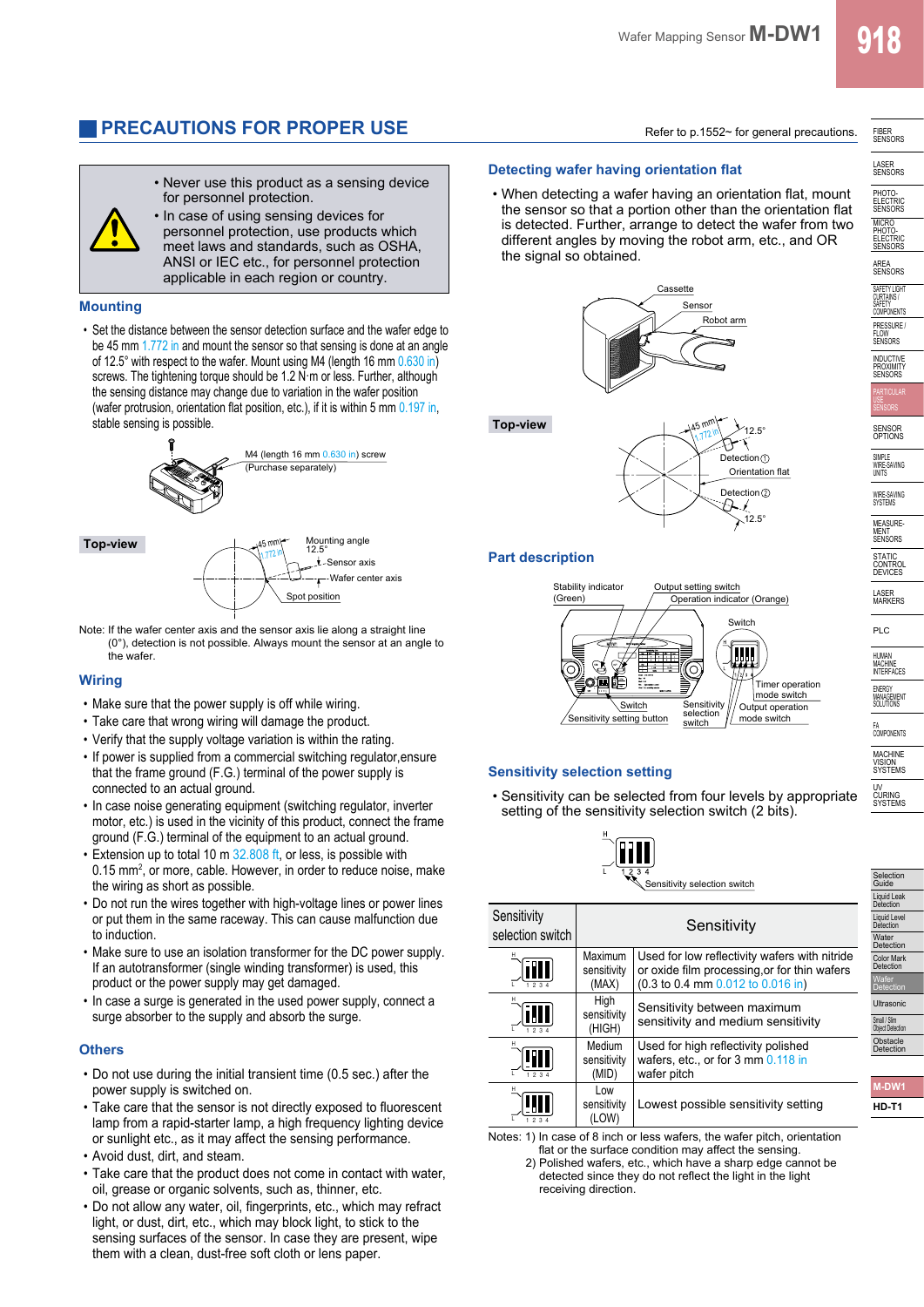Selection Guide Liquid Leak Detection Liquid Level Water<br>Detection Color Mark Detection Wafer Detection Ultrasonic Small / Slim Object Detection Obstacle Detection

**M-DW1 HD-T1**

## **PRECAUTIONS FOR PROPER USE**

#### **External sensitivity selection input the set of the Contract Timer function**

• The external sensitivity selection input (violet) becomes ON when it is connected to 0 to 3 V, or 9 V to +V (26.4 V max.), and becomes OFF when it is kept open or connected to 4 to 8 V.

If the sensitivity is selected with the external sensitivity selection input, set the sensitivity selection switch as shown in the table below.

| Sensitivity<br>selection switch | Ext. sensitivity selection input            | Sensitivity |                                 |
|---------------------------------|---------------------------------------------|-------------|---------------------------------|
| н<br>81 I                       | 0 to 3 V, or $9$ V to $+V$<br>(26.4 V max.) | ON          | Maximum<br>sensitivity<br>(MAX) |
| 1234                            | Open, or 4 to 8 V                           | OFF         | Medium<br>sensitivity<br>(MID)  |
| н                               | 0 to 3 V or 9 V to $+V$<br>(26.4 V max.)    | ON          | High<br>sensitivity<br>(HIGH)   |
|                                 | Open, or 4 to 8 V                           | OFF         | Low<br>sensitivity<br>(LOW)     |

Note: For details of sensitivity, refer to "**Sensitivity selection setting**" (p.918).

### **Sensitivity setting**

• Although this sensor has an optical system which makes it difficult for the background to affect the detection, the background may have an effect when detecting small diameter wafers. Hence, if the background gets detected, or the stability indicator (green) lights off when the cassette has no wafers, sensitivity setting should be done so that the background does not have an effect. However, the sensitivity reduces when sensitivity setting is done.

• Since the sensitivity is stored in an EEPROM when the sensitivity setting button is pressed, the setting need not be repeated when the power is switched on again. However, note that the EEPROM has a lifetime and its guaranteed life is 100,000 write operation cycles.

#### **Light emission control function**

• Light emission is halted when the external light emission control input (pink) is connected to 0 to 3 V, or 9 V to  $+V$ (26.4 V max.). In this case, the output turns to the dark state.

**Time chart**



• Using the timer operation mode switch, it is possible to select an approx. 2 ms fixed OFF-delay timer. Since the output is extended by a fixed period, it is useful when the connected device has a slow response time.



**Time chart**



Timer period: T = Approx. 2 ms

#### **Sensing signal**

#### **Sensing signal width**

• The sensing signal which is output from the sensor is as follows: <sup>1</sup> The sensing signal has a width larger than the thickness of the wafer. <sup>2</sup> The signal width also varies with the reflectivity of the sensing edge.

| High reflectivity (polish, aluminum evaporated, etc.): Large signal width |                                           |
|---------------------------------------------------------------------------|-------------------------------------------|
| Example: Wafer thickness<br>$t = 0.6$ mm $0.024$ in                       | Signal width<br>1.5 mm $0.059$ in approx. |
| Low reflectivity (nitride or oxide film processed): Small signal width    |                                           |
| Example: Wafer thickness                                                  | Signal width                              |
| $t = 0.6$ mm 0.024 in                                                     | 1.1 mm 0.043 in approx.                   |

<sup>3</sup> The signal width also changes with the sensing distance or the sensing angle.



• From the above, for determining the position of the wafer from the sensing signal, calculate the center position of the signal's ON region, while taking into consideration the response time.